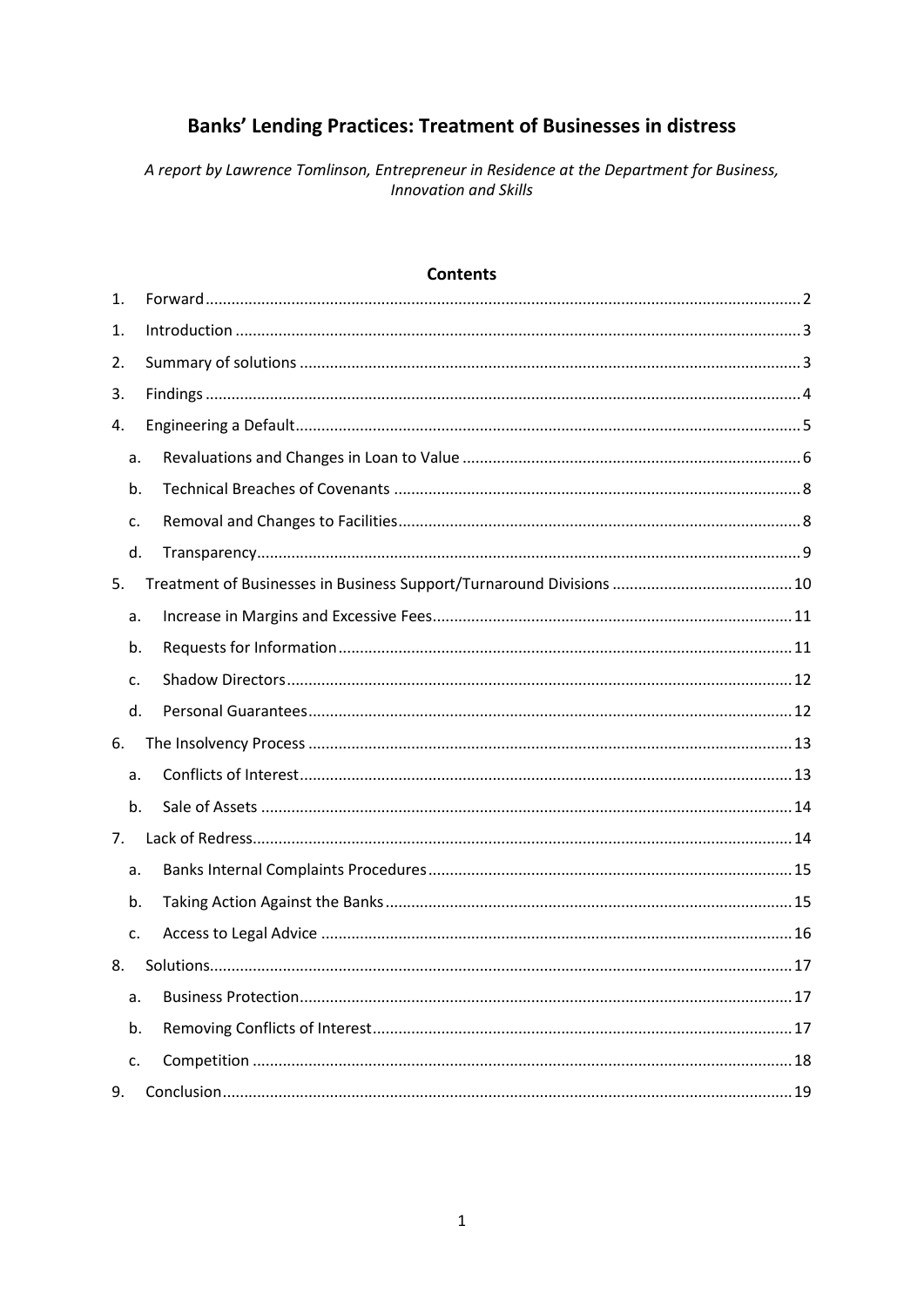**\*\*\*The following report has been redacted for the purposes of publication in order to protect the identity of the businesses who submitted evidence. It should be read as a summary of findings and solutions\*\*\***

## <span id="page-1-0"></span>**1. Forward**

*It is important to remember that post-crash and bail-out, the banks needed to remove bad debt from their books, to downsize parts of their portfolio and rid themselves of risky lends. This is not unreasonable and it is to be expected that certain businesses, especially those with property, may be affected by this process. The evidence gathered for this report, however, raised concerns about some banks' strategy for improving their financial performance where it appears to be impacting on good and viable businesses.* 

*The experiences of many businesses across the country suggests that, at least within RBS, there are circumstances in which the banks are unnecessarily engineering a default to move the business out of local management and into their turnaround divisions, generating revenue through fees, increased margins and devalued assets.* 

*Much evidence was received about the practices of RBS' turnaround division, Global Restructuring Group (GRG) which typifies this behaviour. Once in this part of the bank, the business is trapped with no ability to move or opportunity to trade out of the position – they are forced to stand by and watch anr otherwise successful business be sunk by the decisions of the bank. The bank extracts maximum revenue from the business, beyond what can be considered reasonable and to such an extent that it is the key contributing factor to the business' financial deterioration. This is not an open and transparent process, nor is it a proportionate response from the bank. During the process businesses are completely in the dark as to what is happening around them until it is too late. Most worryingly, the businesses affected are often perfectly viable and but for the action of the bank, would have been able to positively contribute to UK growth.* 

*If businesses had more options for moving their banking facilities, and there was more transparency prior to entering this process, businesses would be better protected from the banks opportunistic behaviour in which they manipulate the businesses' financial positions for their own gain. Business lending therefore desperately requires an injection of transparency, more accountability and increased competition to give businesses a real alternative before they are forced down this process towards unnecessary insolvency.* 

*I would like to stress that this is not a reflection of every bank, and that there are banks who are treating customers well and actively aiding growth.* 

#### *Lawrence Tomlinson*

### *Entrepreneur in Residence, Department for Business, Innovation and Skills*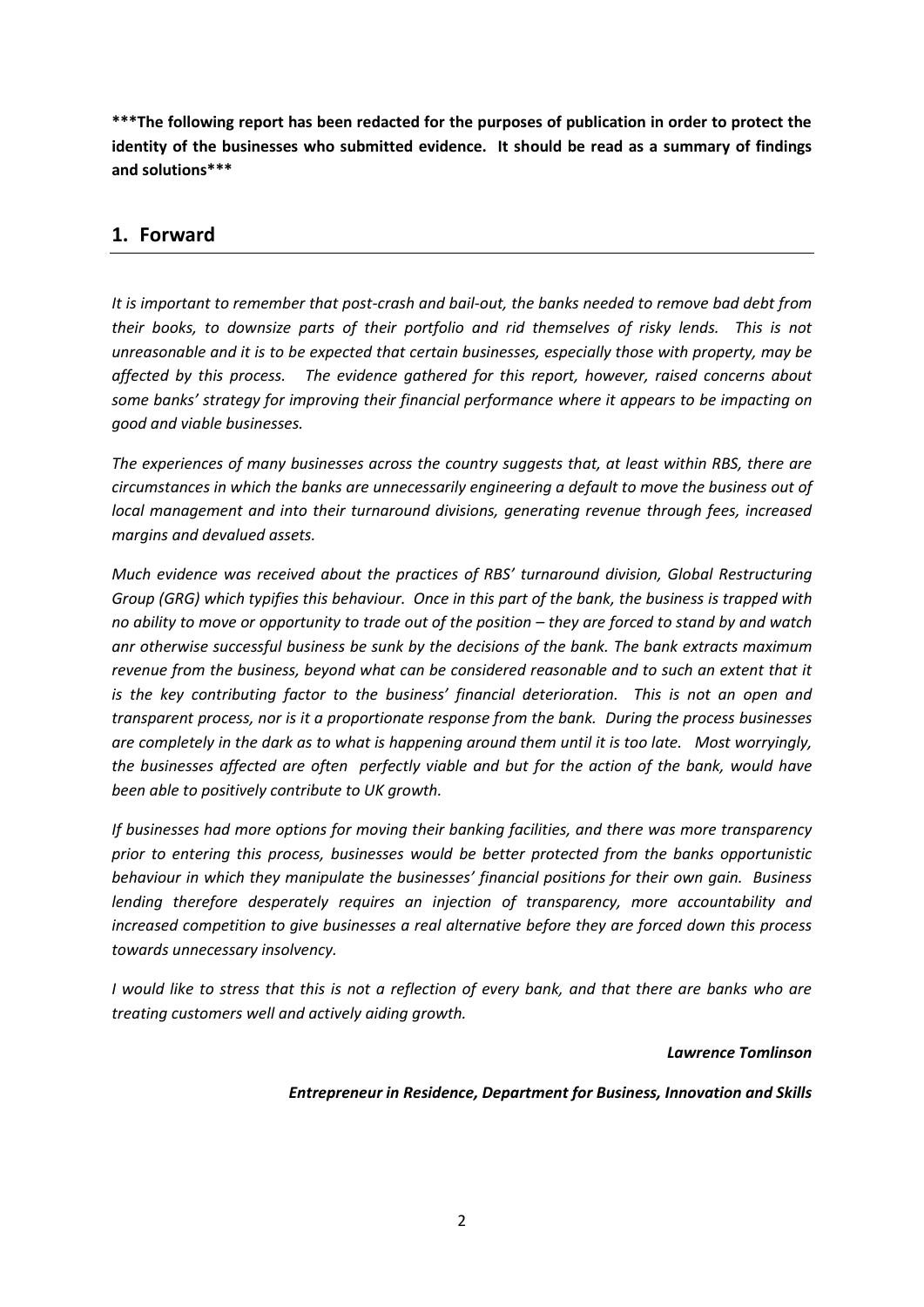## <span id="page-2-0"></span>**1. Introduction**

There are a number of questions that need to be looked at before considering the evidence received in the course of writing this report:

- Why would a bank want to 'create' a default and distress an otherwise viable business?
- Have the businesses acted irresponsibly?
- Why has the relationship between bank and business changed so dramatically?
- Is this sustainable for the banks' long term growth?

The desire to grow the bank and business together for the long term has been outstripped by a profit driven approach to boost the commercial performance of the bank, even when this comes at the detriment of clients. As such, the banking culture has led to an enormous deterioration in the bank/business relationship.

The amount of profit business lending generates for the bank is extremely low compared to the revenue targets bankers are incentivised to meet – lending to businesses alone will not create large revenue increases. Therefore, rather than supporting a business, there are times when it is more profitable for a bank to stress the business. As one banker put it, to "put in a little cash and take all the value". This value may come from the fees generated in business support divisions of the bank, increasing margins or taking the assets from the business. These sections of the bank should be turnaround divisions, aimed at improving business performance but the evidence received indicates the opposite and that these are being used as profit centres for the bank.

The bank will argue that to enter the turnaround division, the business must be struggling. However, from the evidence received, this is not always true and the trigger point for the business' move into the business support division is sometimes so insignificant, given the otherwise positive performance of the business, that the reaction by the bank can only be considered as utterly disproportionate at best and manipulative and conspiring at worst. In the most shocking circumstances, the distress or breach of banking arrangements is directly caused by a change in loan terms by the bank, such as a sudden reduction in EBITDA multiples creating an equity gap, or the significant undervaluation of an asset.

It is true that there will be many occasions where the business is struggling and does need to go into business support and eventually insolvency. The concerns outlined in this paper, however, are around those businesses that do not deserve to enter these support units and the treatment they receive once in them.

### <span id="page-2-1"></span>**2. Summary of solutions**

We need to ensure that businesses are better protected and put on a fairer playing field with the bank to stop this abuse of power in the banking relationship. This means careful investigation of the types of behaviour outlined in this report and consideration of the conflicts of interest from which these perverse behaviours derive.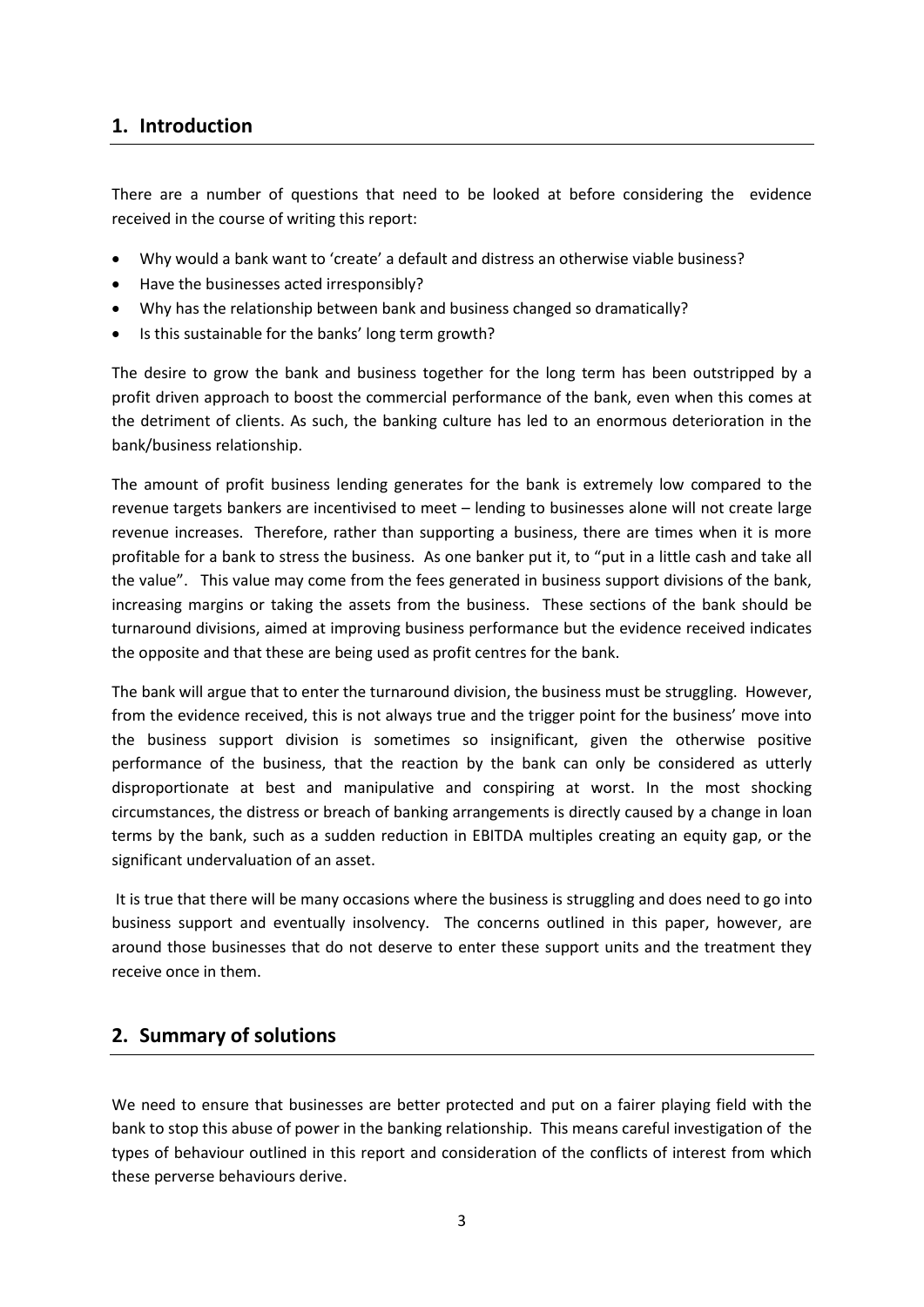I would urge all the banks to look closely at the way they handle businesses in distress. The banks must ensure that there is effective oversight of this part of their business, and that robust processes are in place to ensure fair treatment and avoid conflicts of interest. In addition, the FCA and government need to consider whether the regulatory framework is adequate to protect businesses in distress who are, by definition, in a particularly vulnerable position.

Allegations of previous abuses require thorough independent investigation and, if there have been abuses, the instigators should face the full consequences.

With proper investigation and effective solutions I am confident that we can rebuild SME confidence in how banks treat customers who fall into financial difficulties. This in turn will encourage more businesses to approach their bank for finance to grow.

Ultimately, the best safeguard would be a more competitive banking market within which customers can vote with their feet. RBS and the Lloyds Group have around 60% of small and medium size business lending and similar control of retail banking which is not healthy for the UK. They are now bigger than 'too big to fail', are clearly too big to regulate and have become even more remote from their owners,

There are strong arguments for splitting the Government backed banks into six solely retail and commercial banks from RBS and Lloyds, each with about 10% market share. The other parts of the banks should be sold, such as the equity and investment businesses, using the proceeds to recapitalise the retail and commercial banks to the latest, and future, Basel requirements.

Returning RBS and Lloyds to full private sector ownership in their current form would be a return to the banking landscape of 2003, possibly with even less competition. Although there is now more regulation in place, we have seen before that regulation does not always prevent banks from acting inappropriately. Given the lack of any real change in the banking sector, there is nothing that will stop 2018 being the same as 2008 unless radical action is taken now.

Most businesses need utilities like gas, water and electricity to operate. Proper finance and financial services are required by businesses as much as any other utility. Banking stocks should therefore become utility stocks, not racy stocks to gamble on. The returns should be a steady and sustainable yield, in the region of 6%. This would reverse the perverse culture which incentivises the banks to harm the financial position of a good business if doing so will help their commercial position. Instead banks would once again adopt a more traditional approach to lending in which the banks growth is in line with that of the business and customer, not at their expense.

## <span id="page-3-0"></span>**3. Findings**

Much of the evidence received in the process of writing this report was in relation to the behaviour of RBS, but not exclusively so. Whilst this is to be expected to a degree, given their size and market share, the numbers received for RBS are still disproportionately high.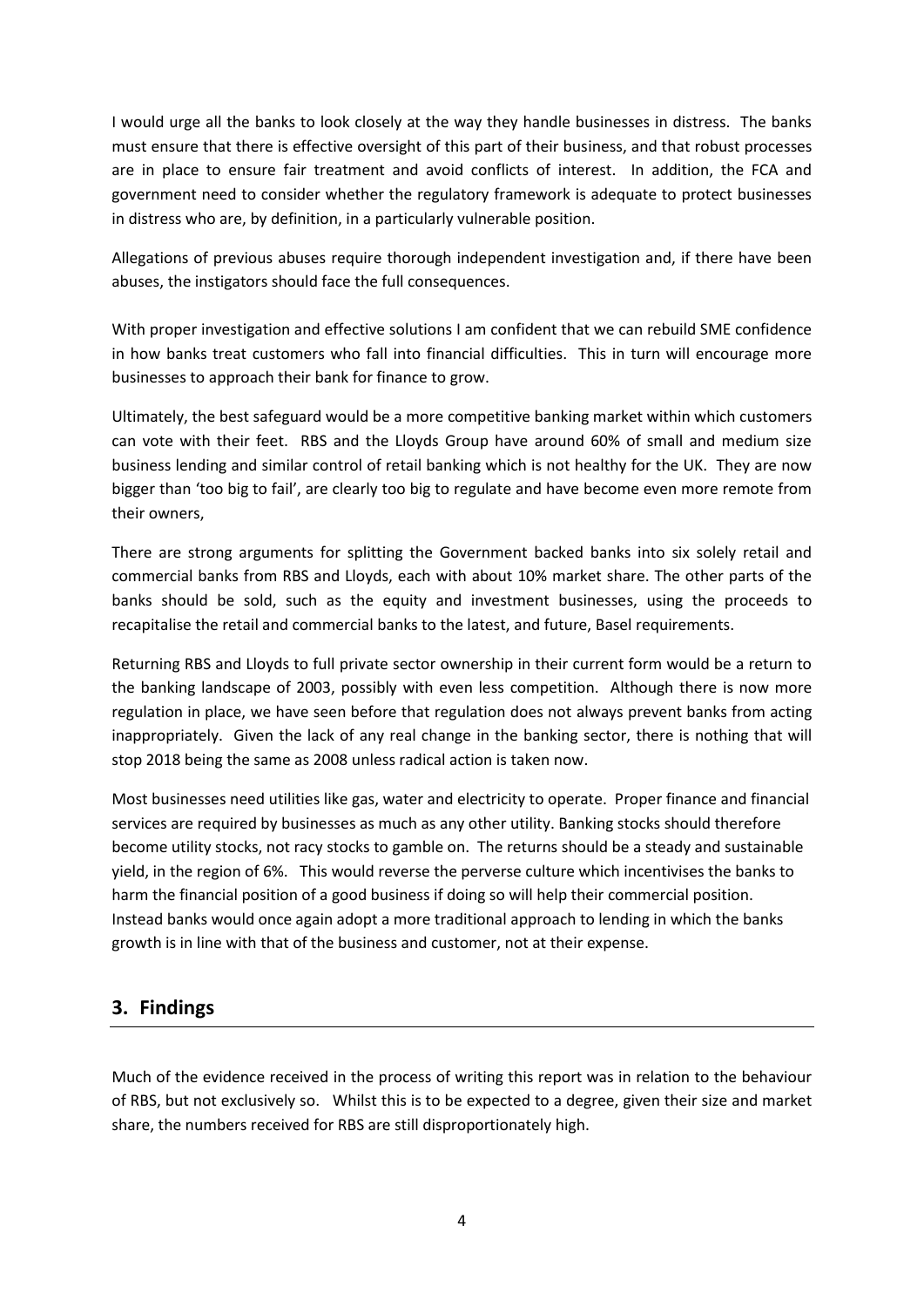The cases and experiences of businesses we received can be categorised as part of an overall process as follows:

- **1.** The bank artificially distresses an otherwise viable business and through their actions puts them on a journey towards administration, receivership and liquidation.
- **2.** Once transferred into the business support division of the bank the business is not supported in a manner consistent with good turnaround practice and this has a catalytic effect on the business' journey to insolvency.
- **3.** The insolvency process lacks fairness and accountability leading to financial implications and biased outcomes to the detriment of the business owner.

This report considers each part of this 'process' separately and the mechanisms adopted by the bank. From the evidence that we received, it was apparent that, whilst each case is different and has its own characteristics, when taken as a whole the pattern soon clearly emerges. Many of the businesses who submitted evidence have done so in confidence.

Not all of the cases that we heard about go through the full process from stage 1-3 and some relate to specific parts of the process outlined above. However, it became very clear, very quickly that this process is systematic and institutional. Conversations with whistle blowers, experts and lawyers have also confirmed that it is often, in fact, the better businesses that enter such a path as there is more to be gained by the bank from this than from a less asset rich business. This suggests an element of intent in the bank's decision to distress these businesses.

It is also important to stress that where businesses submitted evidence and it was deemed that the bank acted justifiably and the business was not viable and was distressed, they have not been included as part of the evidence base. There were, nevertheless, very few cases like this and even where the business could have been considered to have been struggling, the reaction of the bank was so heavy handed that they actively prevented the business from turning around.

## <span id="page-4-0"></span>**4. Engineering a Default**

There are numerous mechanisms by which a business may be put into default and transferred to business support by the bank. This often takes the form of one of the following:

- Reassessment of loan to value revaluation which significantly undervalues the business' assets and puts them in to breach of their covenants
- Technical breach of covenants such as a temporary dip in EBITDA or a late submission of information. These are often breaches that have no bearing on the performance or viability of the business
- Removal of or change to facilities and the move to asset based finance

Each of these have the same effect of enabling the bank to identify the business as being distressed in order to move them out of local management. The first stop for such businesses is usually the turnaround division of the banks, although some may go straight into the insolvency process. To emphasise, this does not happen to all businesses, so some may breach covenants, even on a regular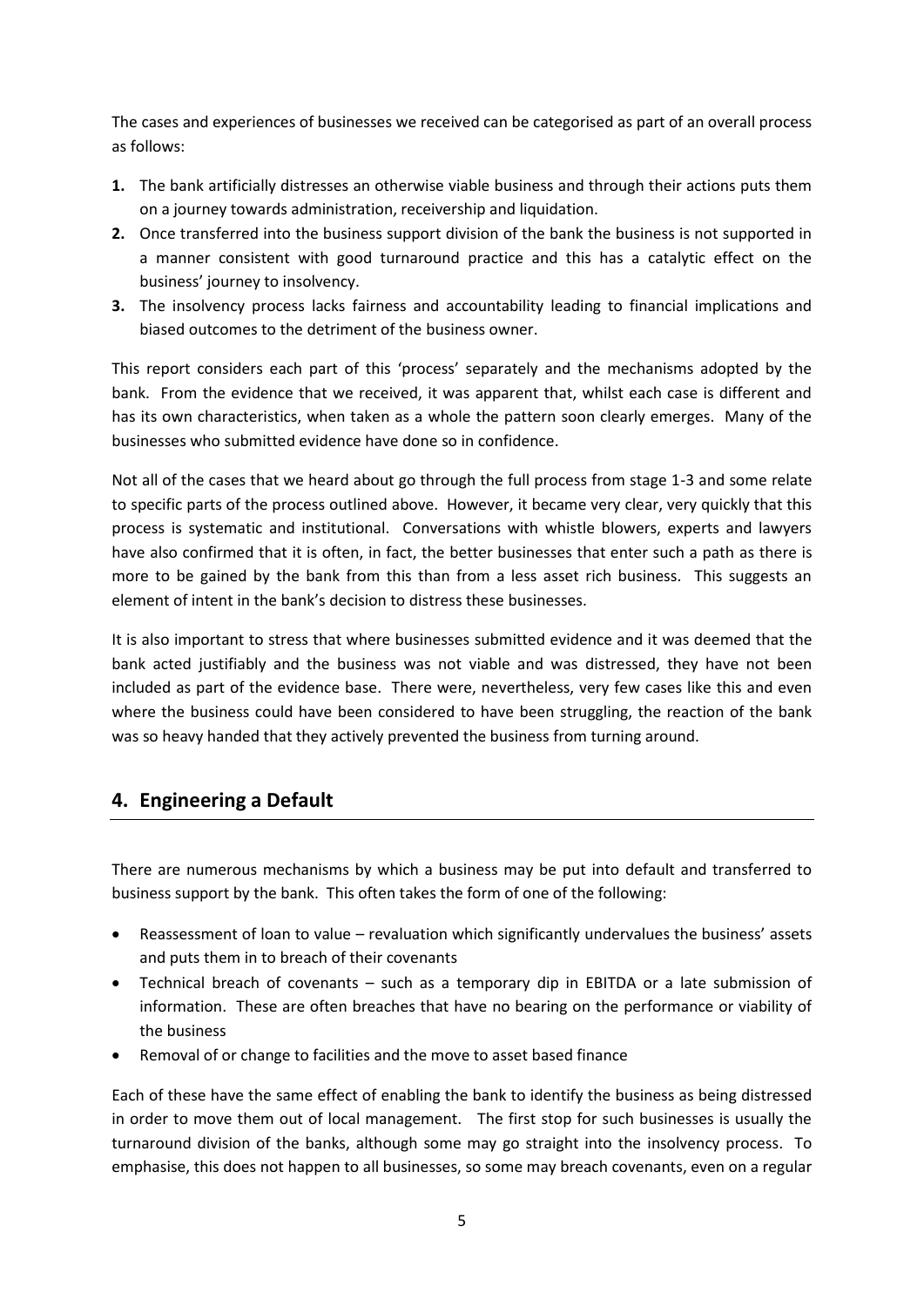basis and never move out of local management. For those it does happen to, however, it seems possible to predict what the end of the process will be for them having seen the number of cases which pass from this initial, constructed default to insolvency or near insolvency.

When asked, a whistleblowing ex-RBS banker confirmed that they could not think of any occasion in which a business entered RBS' Global Restructuring Group and came back into local management. They explained the process as such:

*"Each month relationship managers would submit the figures for their customers to the credit team in the bank. Should anything flag, it would be passed to the 'watch' committee. For example if a business is not in breach of its banking agreements but is say 10% down on budgeted performance, they will keep their eye on it. They may decide to offer it to GRG, or order a check of the business' LTV. If GRG want to take it, and see some value from the business for the bank, it would then be passed directly to GRG and the relationship manager would be prevented from contacting the business at all going forward."*

The points made by the ex-banker suggest that there is a process by which businesses are assessed for their potential value to GRG not their level of distress. In fact, two businesses could be operating at similar levels of performance, but one may have assets whereas the other does not. The one without assets could be allowed to continue trading as normal as there is no additional value for the bank in putting it into GRG, whereas the business with assets will enter GRG as there is more value to be made from that than continuing to lend to the business as normal.

Furthermore, if the banks are engineering defaults as is suggested in the following sections of this report, it is important to remember that this closes all doors for the business. Once they are moved into GRG they are considered risky. With the increased margins and fees, their cash flow will also be impaired, again making their proposition look less attractive to a competitor bank – even if the business has been artificially distressed due to the actions of the bank.

If they have been missold a swap, the contingent liability of that swap on their assets may outdate the length of their facility agreement with the banks too. When it comes to moving banks they are unable to do so as their assets are all secured against the swap and there is therefore no security available for the new lender. The business will therefore not be able to meet the risk profile of the potential new bank and they are stuck with whatever terms their current bank offers, however onerous they may be.

#### <span id="page-5-0"></span>**a. Revaluations and Changes in Loan to Value**

This has been one of the most common complaints in the evidence received for this report. Revaluation of assets appears to be used on frequent occasions to put businesses into default of their loan agreements.

It is standard in most banking documents that the bank retains the right to demand a revaluation of assets. A change in the valuation of the assets often means that the business is in breach of itsr loan agreement and its loan to value (LTV) ratio is affected. However, valuation is an art, not a science,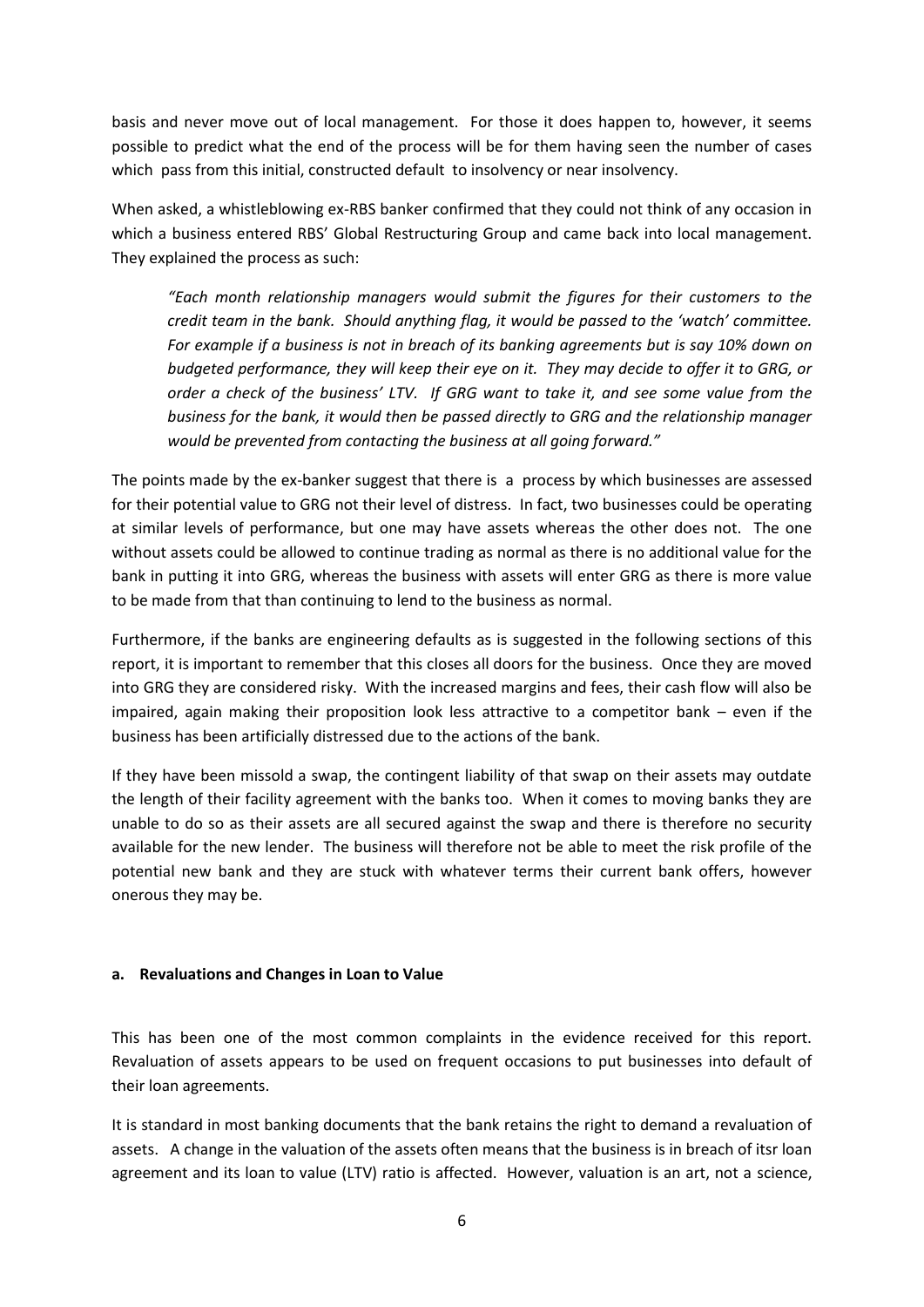and it is therefore easy for these valuations to be manipulated, especially when additional circumstances such as quick sales are added to the mix. Many businesses have submitted evidence demonstrating what appear to be unquestionable under-valuations of properties. They are so stark compared to original and current values of the property that their accuracy has to be called into question as well as the reason behind such an inaccuracy.

Not only is the undervaluation itself a concern, so is the relationship between the bank and the valuers. Often, much of a valuer's work will come from the banks and there is therefore an inherent conflict of interest as there is a natural incentive for the valuer to act in the interest of the bank. When you couple this with the fact that there is no redress for undervaluation whilst there is for overvaluation, it is easy to see why valuers would naturally want to put a conservative estimate on the value of a property.

Banks are also able to order valuations as if in the instance of a fire sale, for example, posing the question, "how much would we get if the property was sold in the next 6 weeks?". Clearly, under such sales the value of a property, especially a commercial property, will be extremely low comparable to the actual potential sale price under normal circumstance. There is, however, no obligation for the bank to sell the property at speed, even if the valuation is done on that basis. Therefore, the artificially low value of the property still counts as a breach of LTV even if the property is not going to be sold at that price. The property may still be worth, or near to, the original valuation and in reality the business is well within its LTV but through this revaluation process, the business is effectively put into default – despite how well the rest of the business is performing.

The following are just a few examples of the many cases of reduction in valuation of assets that received:

- A two thirds reduction in valuation in 2 months, during which the business' RBS Relationship Manager informed them that, "*no one has ever been sued for undervaluing a property".*
- A revaluation, in the same month, by the same valuers, reduced the valuation of the asset by £1.3m (over 17%) due to the new instructions given to the valuer by the bank.
- A desktop valuation (having never visited the property) reduced the value of the asset from £5m to £1.6m in 2 years. This allowed the bank to renegotiate its terms and significantly increase their margins.

The evidence also brought to light many examples of revaluations being done on desk top calculations where the property is not even visited and there are mistakes in the documentation. In instances where businesses are potentially being put into administration based on the results of revaluations, it seems remiss of the bank not to even complete a full revaluation. The evidence also demonstrated a number of occasions where the asset has subsequently been sold at a far higher price than the banks valuation – a price at which the business would have been well within their LTV.

In regards to RBS, there is an additional incentive for these types of revaluations and fire sales - West Register. There are multiple accounts of West Register buying properties later down the line when the business has gone into insolvency at cut prices. When you look at the inaccuracy of the valuations of many of these assets, there is a potential for easy profit to be made from the cheap purchase of properties that later can be resold nearer the original valuation.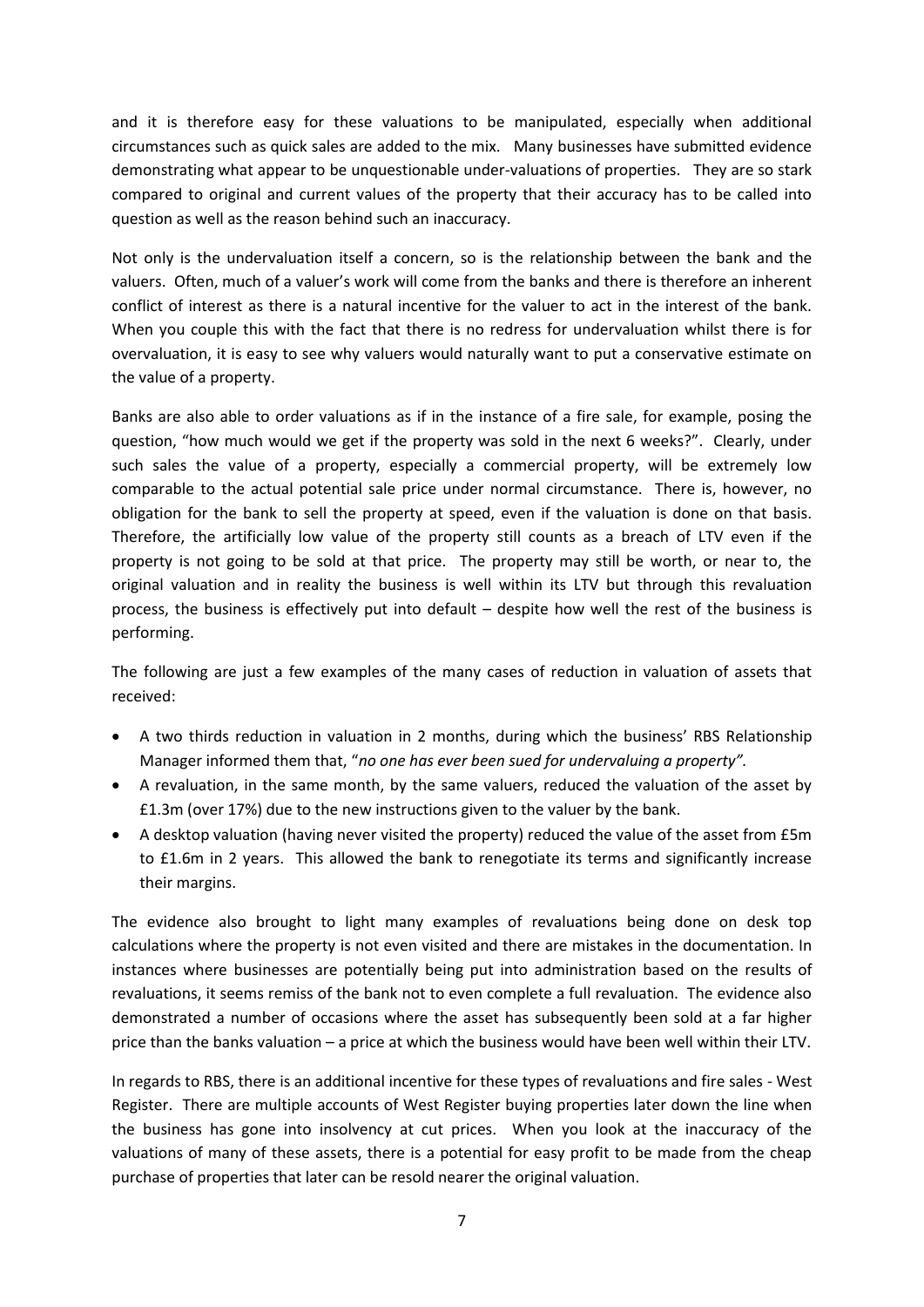West Register's portfolio risks being a significant conflict of interest within the bank and from the cases I have heard, there is a clear risk of a perception arising that the intention is to purposefully distress a business to put them in GRG and subsequently take their assets for the West Register. at a discounted price. The practice needs to be stopped and the conflict of interest removed.

### <span id="page-7-0"></span>**b. Technical Breaches of Covenants**

Every business which secures banking facilities will be required to sign a contract with the bank. These are sizeable documents, with numerous covenants, terms and conditions. It is important to note that these are also standard documents and it is extremely rare for businesses to be able to renegotiate the contract terms. Not every covenant indicates that the business is in distress or that the businesses loan will be terminated as a result of a breach. They are merely intended to be flags in the system to give the bank the ability to monitor the business' performance and discuss potential issues. If you were to ask a local relationship manager about these covenants, they would simply say that they are nothing to worry about and "it is just a way to get us all back around the table".

Evidence received as part of this reporting process suggests that in some instances, these covenants are being used to put the business into default and transfer them out of local management. In some cases, the breach could be as insignificant as being one day late in providing non-vital information on accounts. The business could be operating well, and there could be no change in profit or turnover, and the business up to date with all repayments, but the breach is used to trigger the move of the business out of local management.

The use of covenants in this manner goes beyond what is expected by the business as the reaction of the bank is so utterly disproportionate. Some breaches even occur with the permission of the bank, for example a temporary drop in EBITDA whilst the business integrates new machinery that will enable them to grow is notified to the local manager, who agrees with the business' plans  $$ however, once the drop occurs, the business is still put into restructuring *despite* the prior notification and agreement of the bank.

#### <span id="page-7-1"></span>**c. Removal and Changes to Facilities**

**.** 

Overdrafts and unsecured loans are a concern for banks. In the case of overdrafts, for example, the banks are required to hold 100% capital backing and it is generally an unsecured loan. The value of outstanding bank overdrafts drawn by UK small businesses is clearly declining. Overdrafts have reduced by £3bn, 16%, over the past year alone and by £5bn since 2011. The following chart produced by Syscap from Bank of England data shows the significant decrease in overdraft figures<sup>1</sup>:

<sup>&</sup>lt;sup>1</sup> [http://www.syscap.com/news-and-views/2013/september/small-business-bank-overdrafts-plunge-by-16-in](http://www.syscap.com/news-and-views/2013/september/small-business-bank-overdrafts-plunge-by-16-in-a-year/#.Ulu9clCkorw)[a-year/#.Ulu9clCkorw](http://www.syscap.com/news-and-views/2013/september/small-business-bank-overdrafts-plunge-by-16-in-a-year/#.Ulu9clCkorw)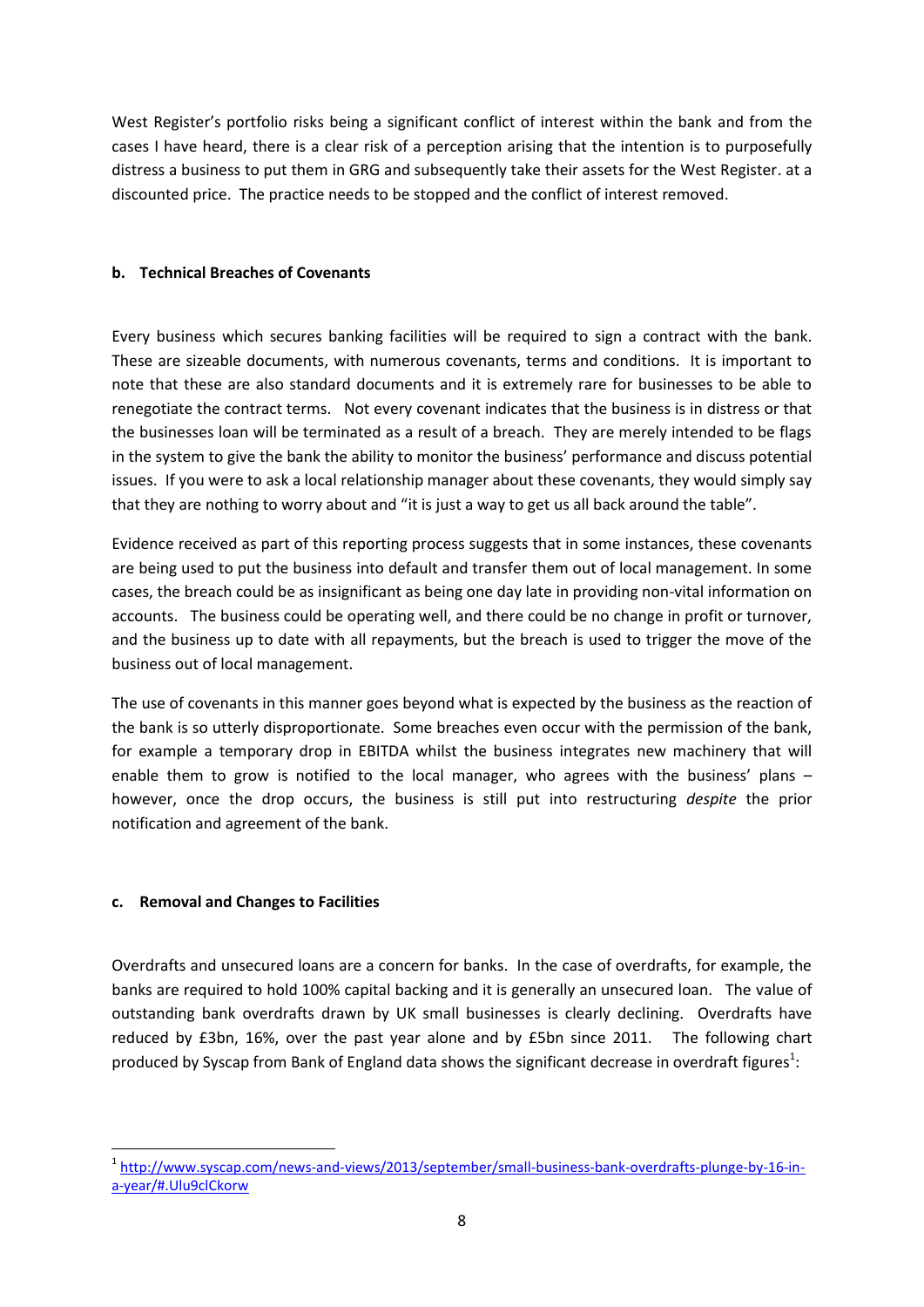

<sup>\*</sup>Source: Bank of England

Overdrafts are a very capital intensive form of lending for the banks, especially under the latest capital requirements. Similarly loans which were negotiated a few years ago may have less securities than the bank now require for their own risk assessments. Whilst it may be reasonable for the banks to want to change facilities, or renegotiate terms and personal guarantees, there are instances where the bank is not acting fairly when doing so and the resulting outcome has severe consequences for the business. Essentially the business is pushed into a corner given the speed and lack of ability to move to a different lender. The business is thus forced to accept terms they otherwise would not.

As a whistle blowing ex-banker previously told us, the internal process in the bank is to "…*lend as little as you have to in order to remain ahead of your competitors in order to make sure you got as much out of the customer's wallet as possible."* At the point of renegotiating a facility, the bank can think "where else will the business go?". The impact of this is especially obvious when you take into account swaps, many of which out strip the length of the loan preventing the customer from moving to another lender due to the contingent liability to the bank. In this instance the bank has free rein on where to set the terms of the new loans, or whether to even renew at all.

The business' performance and growth potential may not have changed, but the banks decision to change lending criteria has meant that the business is unable to meet the new terms and thus has to either make up the equity gap themselves, seek other finance, or downsize their business.

#### <span id="page-8-0"></span>**d. Transparency**

It is vital to stress in regards to all that has proceeded so far, that this is not a transparent process. There is much confusion on the part of the businesses that are unaware of what is happening. Cases have even been submitted where the default that triggers the businesses descent into business support has not been adequately explained. Whilst looking at cases after the fact, there appears to be a clear movement towards the business' final destination, the rationale and reason for their treatment is not clear to the business at the time it happens.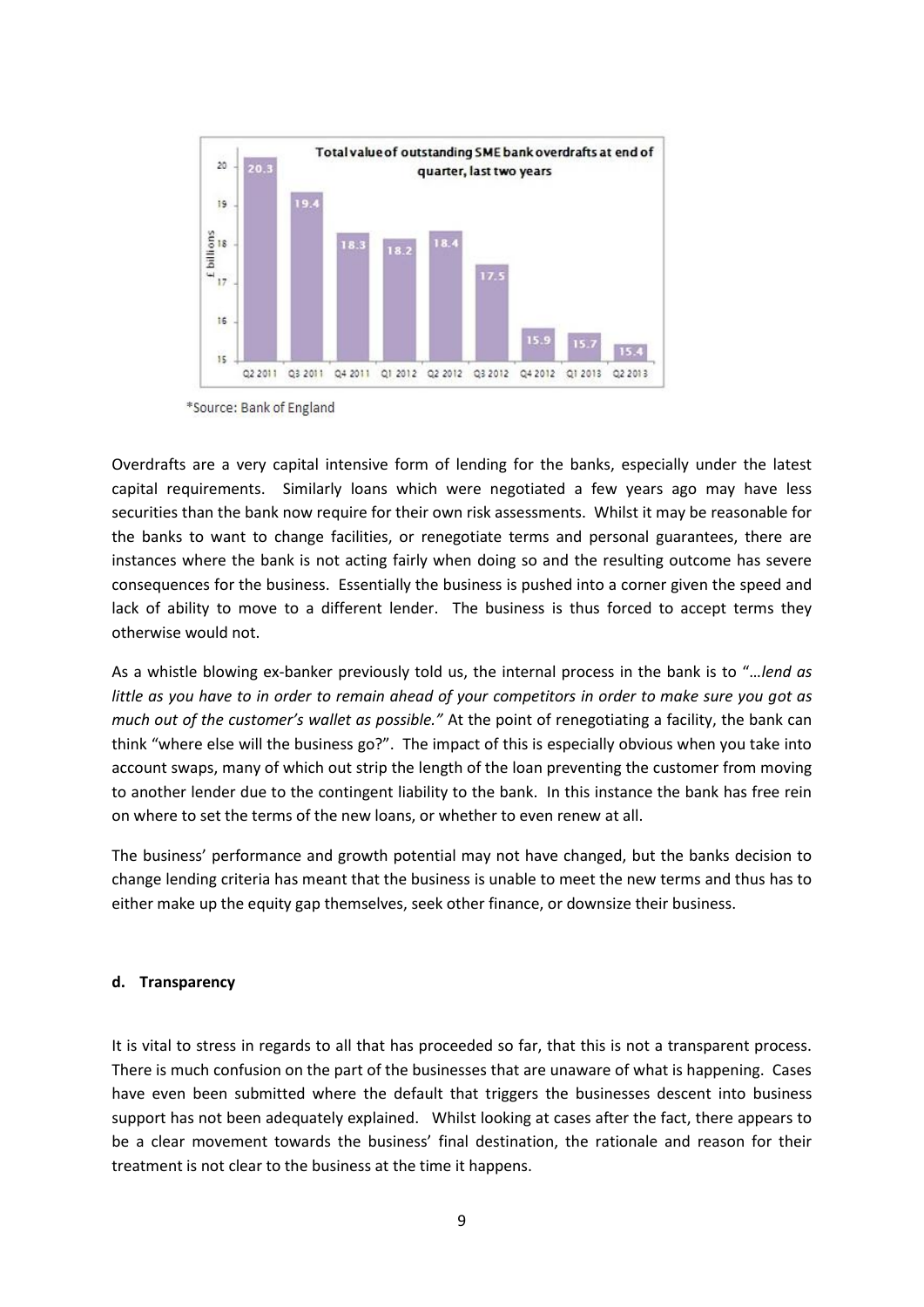In one very clear example, the business frequently asks for the reason for their transferral into GRG, however, the reason changes throughout the conversation, flicking between LTV, inability to pay interest due to the swaps and no credible repayment options. The bank either appears to be confused as to why the business is going into GRG, or wants to mask the true reason why.

Transparency is vitally important, especially for the business once they are in or about to go into business support. If the bank is aiming to put the business into insolvency from the outset, this should be made clear to the business so they may try to find alternative sources of finance, pay down their debt if they have personal wealth or prevent them from taking decisions in the winding down of the business worsens their own position.

Furthermore, if there is an entire sector that the bank is no longer 'in' and wants to get rid of customers, why not tell them and give them the opportunity to move elsewhere? By not being totally straightforward with their customers the banks in these situations are damaging the reputation and financial stability of good businesses and business people.

## <span id="page-9-0"></span>**5. Treatment of Businesses in Business Support/Turnaround Divisions**

Once a breach or default has occurred the business is then often sent to the turnaround division of the bank. In RBS this is known as the Global Restructuring Group (GRG). The business' relationship with the bank is then moved entirely to this division of the bank and they are no longer able to maintain contact with their local relationship team. At RBS, we have heard evidence that relationship managers will be disciplined if they contact the client whilst in GRG. Some criticism of the other banks' turnaround divisions were received, however these appeared to be isolated cases in comparison to the more widespread practices within GRG in particular.

Businesses across the country have a real fear of entering these divisions of the bank given the experience of others in their network. There are very few examples received as part of this evidence gathering process where the business has gone into GRG, in particular, and gone back into local management.

We heard some shocking examples of business owners being confronted with last minute demands for information and money. In some instances this has even happened despite a tragic family bereavement. There are many examples of demands being made during or just before bank holidays, when it is extremely difficult for businesses to withdraw funds to pay the bank back.

It is also exceedingly difficult for the business to find an alternative source of finance as once they are in BSU or GRG, they are classed as being distressed. For many other finance providers are not able to absorb the risk that has now been associated with the business so are unable to offer an alternative source of finance.

Many of the businesses who submitted their experiences of these divisions did not need to turnaround prior to entering BSU or GRG but the impact of the process is such that once in these divisions they become increasingly distressed by the levels of fees, bureaucracy, and restrictions on trading capabilities. On the rare occasion that the business has been able to find alternative finance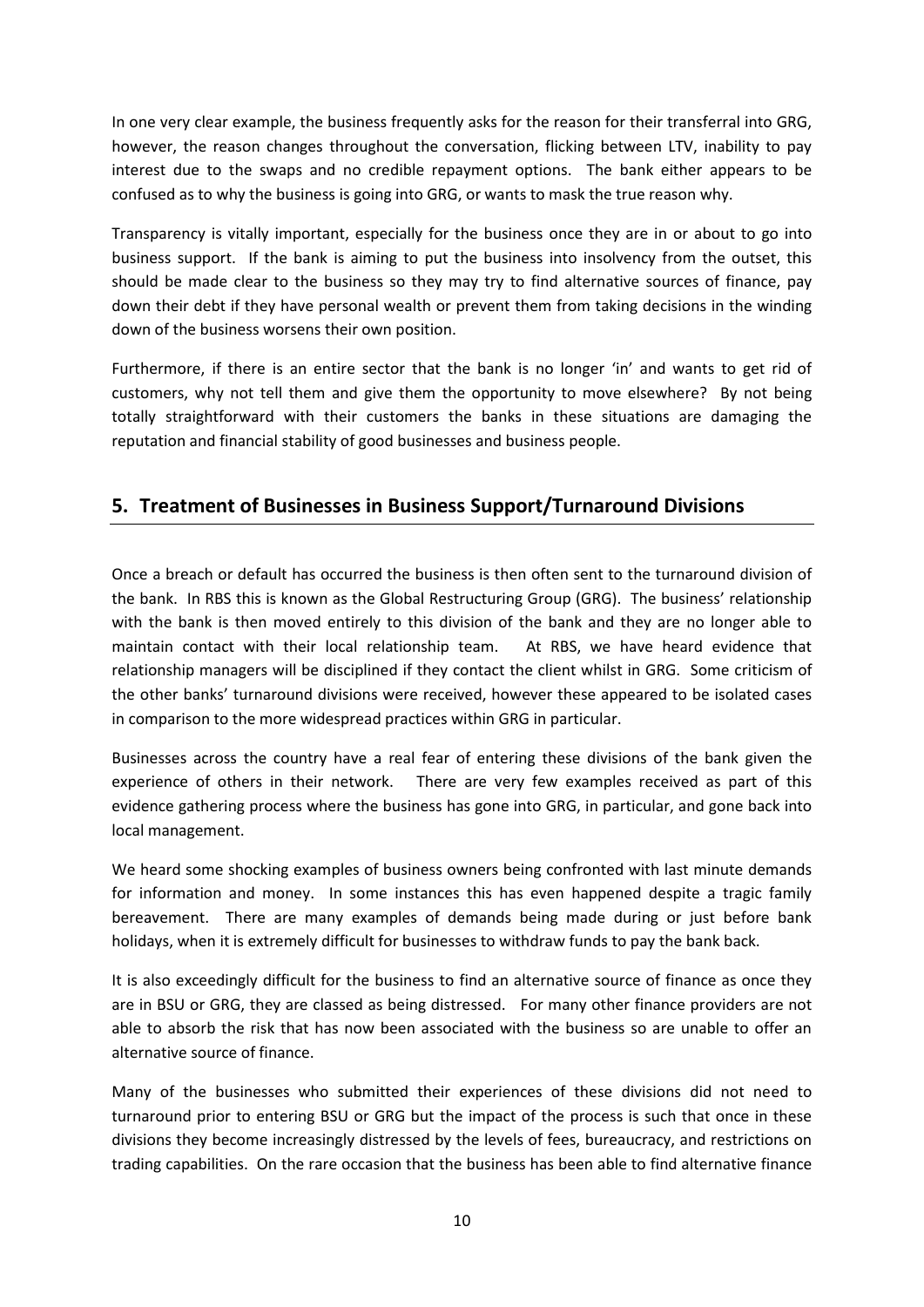and leave the turnaround division of the banks, they have subsequently demonstrated the viability of their business, posting increased profits. That said, their growth and ability to operate during their time in the BSU or GRG has had a negative impact on their capabilities as a business in the meantime.

#### <span id="page-10-0"></span>**a. Increase in Margins and Excessive Fees**

The business is often fined on entry into GRG or BSU for breaching their covenants. More often than not, their interest on the loans will also be increased. Whilst the bank may argue that this increase in interest reflects the greater risk the bank faces as a result of the business' instable position, this is unhelpful for the business, making it increasingly hard for them to trade out of their difficult situation. It is also difficult to justify when empirically the business' commercial performance is unchanged and they have not missed any payments to the bank. The term of the loan may also be shortened dramatically so the business is having to regularly pay set up fees.

One business who submitted evidence demonstrated that in fees alone, their time in GRG had cost them £256,000. This is not to mention the detrimental impact it had on their operability or the costs of refinancing with another finance provider. Another informed that RBS made them pay an immediate sum of £40,000 to carry on with our current lending.

There is also often a requirement for an Independent Business Review (IBR) to be undertaken by an external accountancy firm. Again this comes at great cost to the business, who often do not even get to see the report though the money is taken directly from their accounts. Examples of fee levels included a range from £25,000 through to hundreds of thousands of pounds.

Given the relationship between the banks and these accountancy firms, there is a real potential for a conflict of interest. The business does not get a choice of who their IBR is as often they are appointed by or on the request of the bank. When you consider that the business is not afforded the opportunity to read the report, it is easy to see how these reports may be used to protect the banks interests at the expense of the business. Much of the high value work received by these firms comes from the banks so it is naturally in their interest to protect the bank's financial position.

At best, there is little accountability for the IBR and resulting actions, denying the business of the ability to respond to parts of the report or challenge it accuracy. There is also a clear potential conflict of interest, especially when you consider the number of cases reported in which the same company which acts as an IBR also later becomes the business' administrator.

### <span id="page-10-1"></span>**b. Requests for Information**

Evidence was also received of banks and IBRs frequently requesting information from the business. This process is often repetitive distracting the business from being able to concentrate on their day to day tasks, with the risk that their facilities may be pulled if they do not provide the information requested. The whole system is so laborious that the Directors of the business are not able to run the business effectively, putting increasing pressure on the businesses operations and making it even harder for them to 'turnaround'.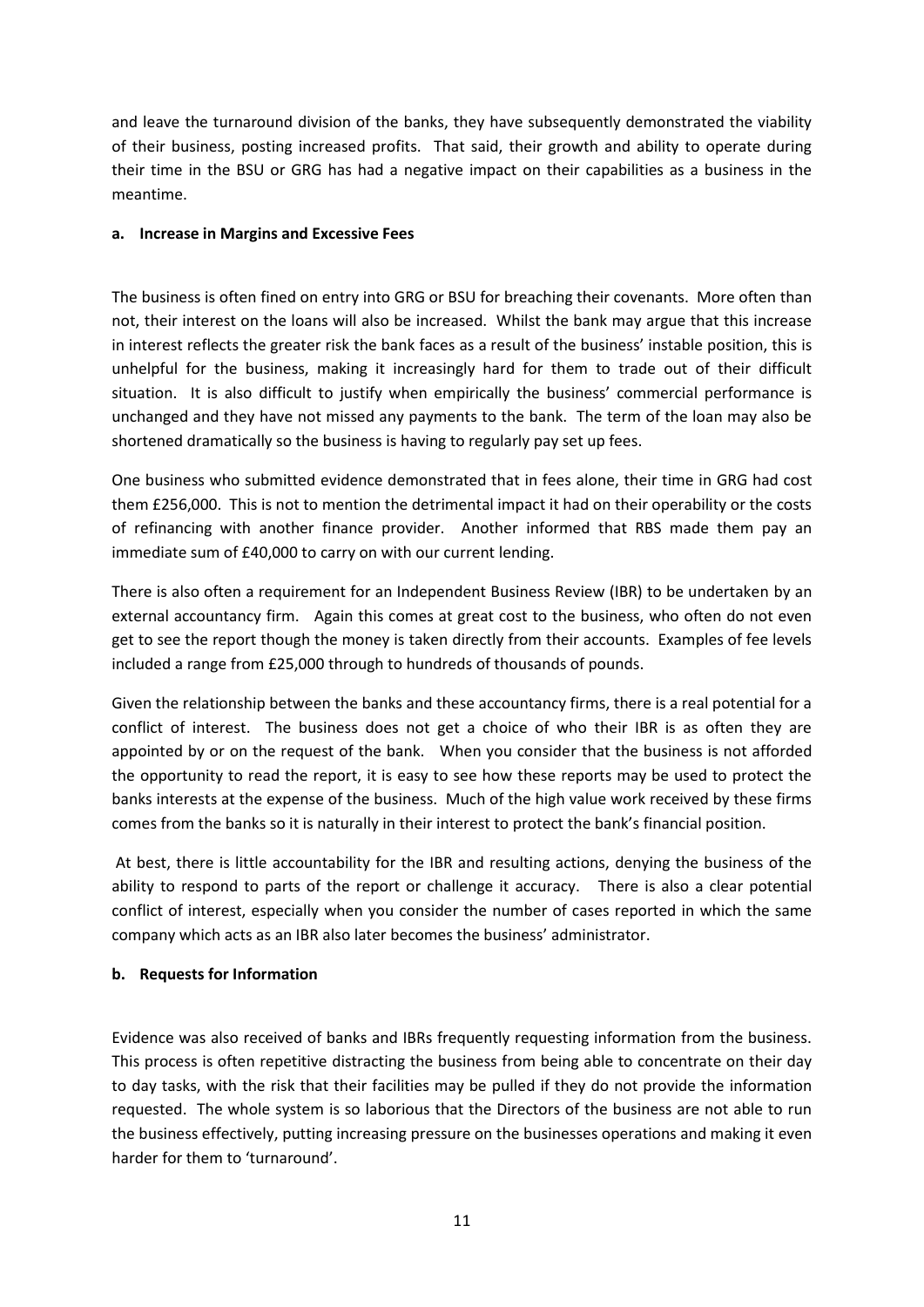#### <span id="page-11-0"></span>**c. Shadow Directors**

The decisions made by the bank and IBR whilst the business is in GRG can have detrimental impacts on the business' ability to operate effectively as a business. As these divisions of the bank are supposed to be turnaround divisions, their focus should be on helping the business to improve their performance and not become a zombie business. Concerns should arise when a part of the bank which is supposed to be helping the business to improve performance is in fact actively making business operations impossible.

It is vital the business is given the opportunity to trade out of their difficulties, where this does not detriment their ability to uphold their agreements with the bank. If the bank is not going to lose money - i.e. the business is able to keep up with their repayments, and there is no other justifiable reason to prevent the business from taking action to turnaround - it is hard not to suspect that the bank does not have the businesses best interest at heart when they refuse such actions.

Evidence provided by businesses suggests that the bank has actively prevented some businesses from taking action which would prevent the business from going into default or would pay off the debt.

A regular complaint received is the direction for businesses to delay or stop paying their suppliers. This has a knock on effect of damaging the business' credit rating and relationship with supplierwho may also be distressed by the delay in payment. If the business is unable to pay their suppliers, then they are unable to maintain normal business operation, their productivity drops and they have less products and services to sell. The outcome is likely to be that the business will end up in a distressed position. It also has a knock on effect on the viability of the whole supply chain that will have outstanding invoices, potentially losing clients and putting them at risk of breaching their own financial commitments. Considering that RBS and Lloyds have 60-65% of the market share in business lending, it is likely that they will be financing at least part of the very supply chain that they are distressing.

It is important to keep front of mind that GRG is meant to be a turnaround division, a part of the bank in which a business who is struggling, or has become a 'zombie business' is helped to reinvigorate the business. If, as the evidence suggests, GRG is actually designed to be a profit making centre for the bank, then it is not a turnaround division and the message to the customer is misleading.

It is also worth noting that evidence has been received that suggests businesses are being directed by the banks and IBRs not to pay HMRC when in GRG. When taken in the context of the Enterprise Act 2002 and the removal of Crown preference in insolvency, the impact of this on HMRC is significant. HMRC sits behind the bank in insolvency and is unlikely to collect this money owed to them from the insolvency pot, if that is where the business ends up.

#### <span id="page-11-1"></span>**d. Personal Guarantees**

To provide themselves with more security over the loans, banks ask for personal guarantees (PG) and cash injections into the business. Whilst it is fair to ask for security over loans and to ask the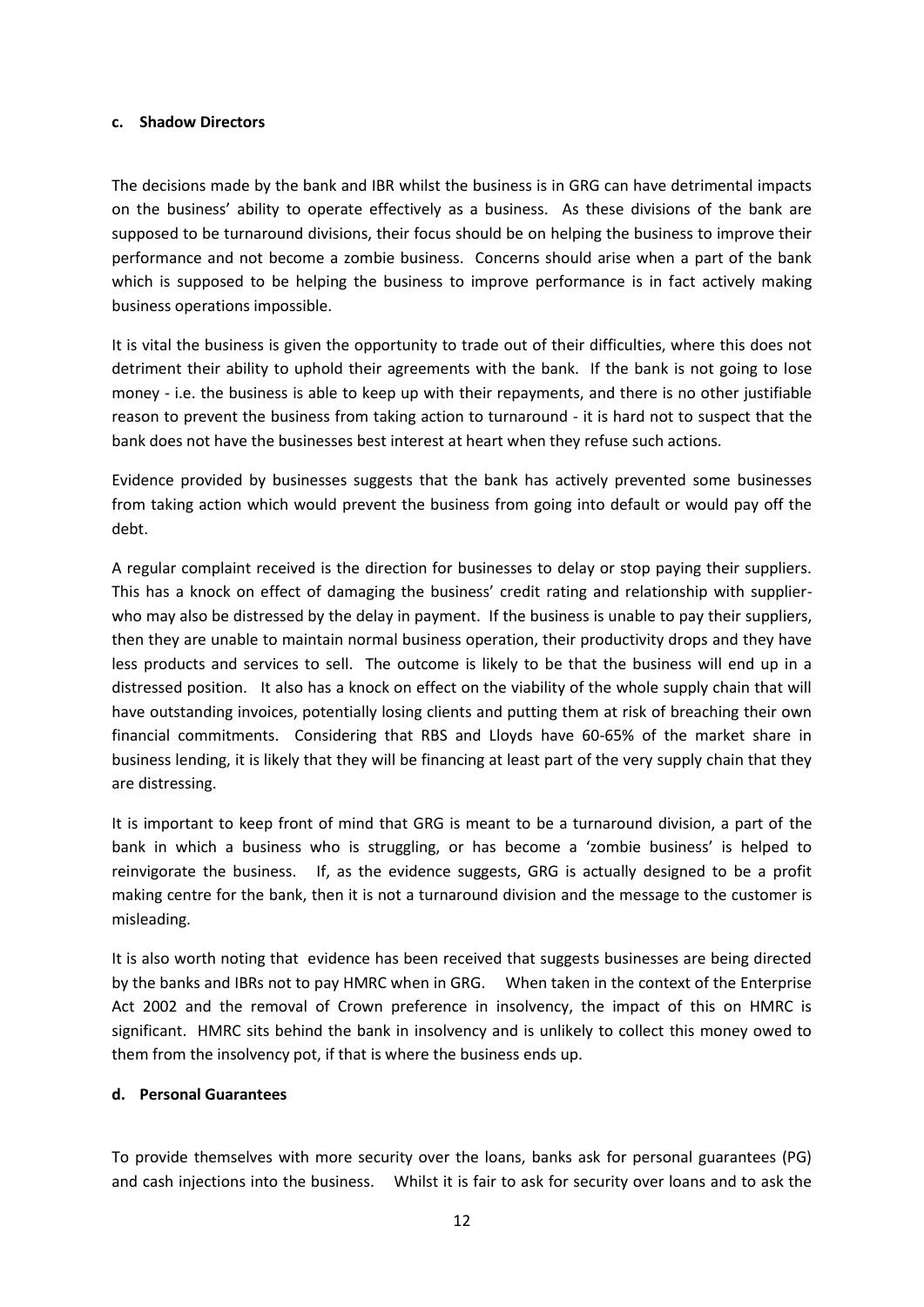business owner to demonstrate their own confidence in the business, it is not fair to do so if the bank has no intention of supporting or helping the business. Many businesses that go into GRG/BSU are encouraged to invest more of their personal wealth into the business and increase their PGs, in return for which the bank will continue to support the business. Unfortunately, we have heard of many circumstances in which the bank has made these representations to the business but in quick succession the business has been put into administration and the business owner left bankrupt as a result.

There is a natural risk/reward balance in any business and it is fair to accept that the business owner should share part of the risk with the bank as well as taking the rewards. However, if the bank knows it is not going to support the business and will take actions as described above which distress the business, then their statements on which the business is relying could be considered a misrepresentation. This is simply another way of extracting more value from the business at their expense.

One business provided an account of their experience which shows how his personal injection of cash into the business was extracted with knowledge that the business was to go into administration in just 6 weeks' time.

## <span id="page-12-0"></span>**6. The Insolvency Process**

### <span id="page-12-1"></span>**a. Conflicts of Interest**

Insolvency is always going to be a difficult time for any business, risk and potential losses are an inherent part of business. When businesses that would have been solvent and viable but have ended up in insolvency due to the decisions of the bank, their treatment within insolvency becomes a key concern. Good practice in insolvency is extremely important for all the creditors, including the bank, HMRC and the business owners. At present, evidence presented to this report process suggested that this is not always the case. Not only did some of the businesses we heard from not deserve to be pushed into administration, but once in the insolvency process, the behaviour of the administrators, receivers and/or insolvency practitioners (IPs) was unfair and opaque.

The relationship between the different parties involved in business finance has been touched upon in the preceding sections. The potential for conflicts of interest in insolvency is also rife. Evidence received from businesses shows that there are many occasions in which the IBR who works with the business whilst in business support is also the business' administrator. Despite reassurances from the party involved that there are Chinese walls to prevent conflicts from occurring, this does not appear to necessarily be true.

The relationship between the bank, IPs, valuers and receivers should undergo careful analysis. The interdependency of these businesses on banks for generating custom establishes a natural loyalty and bend towards the interests of the banks. Often the bank recommends or instructs the IP directly, so their preferential treatment is critical to their clientele. Maintaining independence and a fair hand for all parties involved appears extremely difficult. As witnessed most clearly in the case of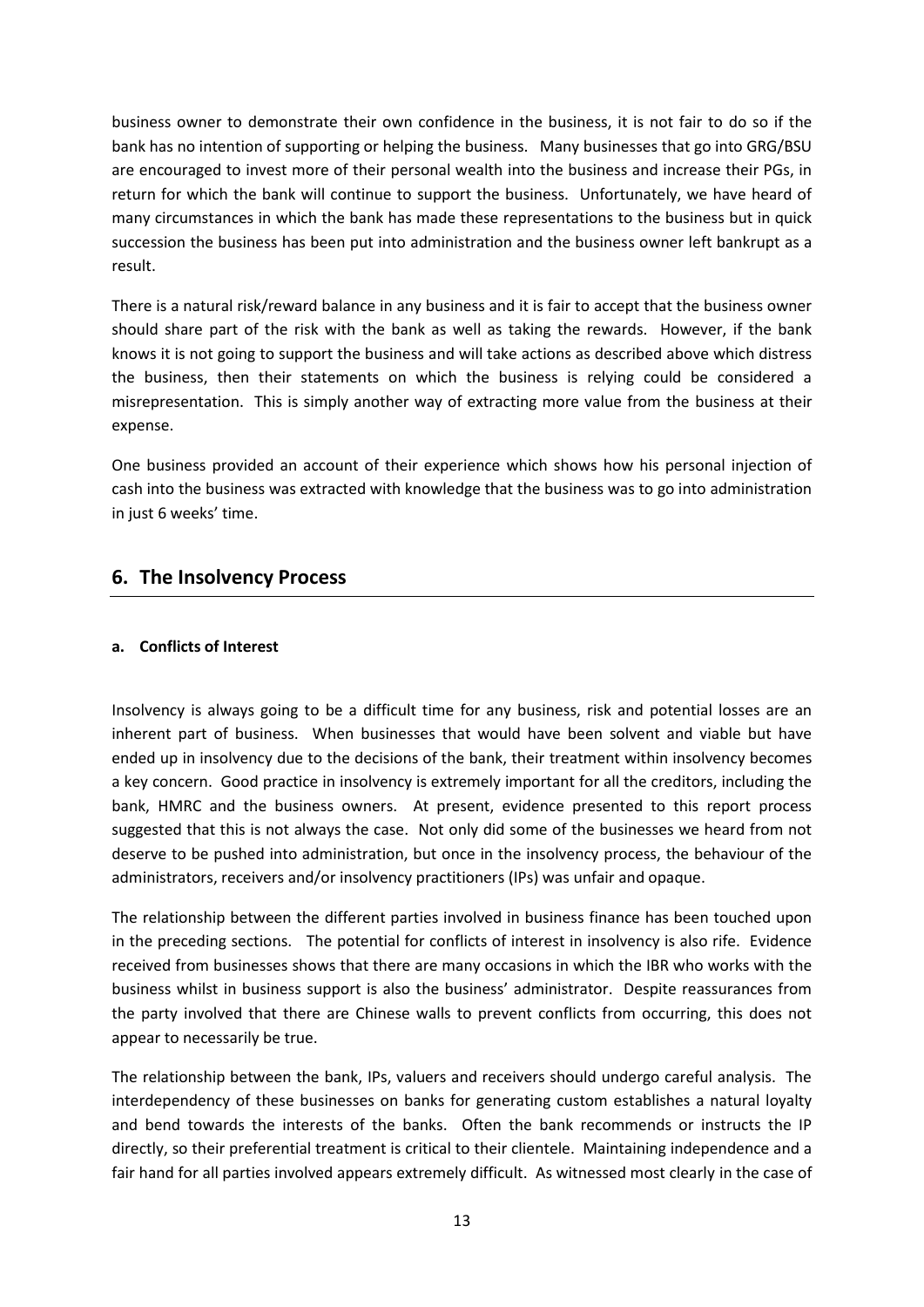asset based finance, often nothing is left for any creditors other than the banks as fees typically match the level of funds left in the pot.

The impact of insolvency on the business owner's right to legal redress is highly significant. Once an administrator has been appointed, the directors lose their right to legal redress. If any of the parties involved in the insolvency is acting in an unjust manner, it is thus for the administrator to take actions. Given the conflict of interest and inclination in favour of the other parties involved in the insolvency, it is unlikely that the administrator, unless acting truly independently, would take such action – especially when you consider that given the business in question is now insolvent, there is no real future for future dealings, however they are likely to work with the other parties involved in insolvency proceedings. It would not be in the best interest of the administrator to take action against their colleagues in this field.

### <span id="page-13-0"></span>**b. Sale of Assets**

As above mentioned, there is a real potential for conflict of interests in the sale of assets out of the insolvency pot. RBS has a particularly precarious position given its West Register commercial portfolio under which it can make huge profits from the cheap purchase of assets from 'distressed' businesses.

A number of businesses felt that the West Register has been interested in taking their property. Others have stated that they believe their property was purposefully undervalued in order for the business to be distressed, enabling West Register to buy assets at a discount price.

A number businesses complained about West Register's interest in their property and felt they had been forced into a corner where they had to accept conditions they otherwise would not.

## <span id="page-13-1"></span>**7. Lack of Redress**

For many businesses that go through the process outlined above there is no recourse available to them. Every potential avenue of help is shut and they are often left bankrupt, or near enough, and feel betrayed by the financial organisation they have been customers of for many years.

Whilst this paper has not formally discussed the misselling of interest rate hedge products (IRHPs), it is important to note the impact that they have had on many who have been through the process outlined above. Often the costs involved with the IRHP has been the trigger for their difficulties and many have lost their businesses, properties and family inheritance as a result of the bank's action. For those within the FCA review process who have been considered 'unsophisticated borrowers', no compensation can bring back what they have lost, the banks are dragging their heels on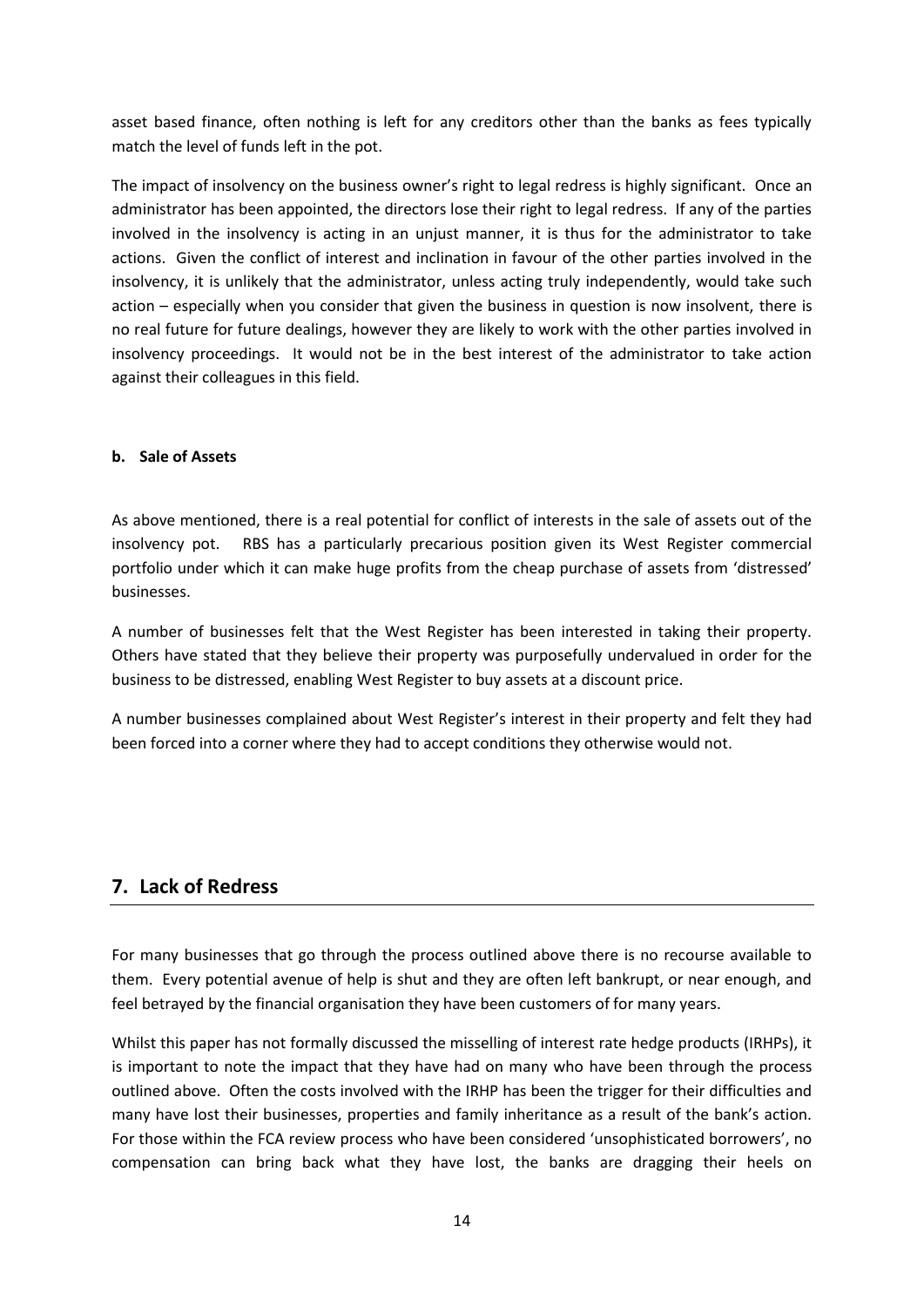consequential damages but even if awarded, the business will never get back what they have lost. Once the family farm has been sold, it cannot be recovered and the business owner feels like a failure despite the fact that this is solely due to a product that had been inappropriately sold to them, as they have lost their children's inheritance.

Furthermore, those businesses who are deemed sophisticated by the regulator's review process are equally at a loss of means for redress. They too may have been received similarly bad sales practice but due to some arbitrary test they are considered sophisticated enough to have been aware of what they have been sold. The costs involved for them in the legal process will be exceedingly high and for many prohibitive. Given the timescales of the swaps misselling, many are also nearing their limitations and therefore they are having to rush to submit their case. This puts them at a natural disadvantage given the lack of time afforded to them for gathering a coherent and comprehensive case. For many time will lapse their money will dry up and they will not receive the compensation they deserve due to the bad behaviour of the banks.

Given the FCA have assumed responsibility for this misselling scandal this report has not looked at the intricacies of what happens to swaps victims in depth but it is vital that the inadequacies of this system of redress is borne in mind, especially when you consider the disadvantage they are already at within the legal system.

#### <span id="page-14-0"></span>**a. Banks Internal Complaints Procedures**

The banks do have internal procedures for settling disputes. Some of the evidence received for this report does suggest these are not working effectively and the decisions made are not impartial within the bank. Businesses are passed from pillar to post, often with the specifics of their complaint not adequately responded to. They do not receive answers to the questions posed, with the bank specifically avoiding answering direct questions. There is no 'stoppage time' within the banks once a complaint has been made so the activity which the bank is complaining about continues throughout.

Evidence was even submitted of instances where the individual banker that the business has complained about has in fact run the internal complaints procedure against themselves.

Rarely do these processes lead to an adequate resolution for the business and it is apparent that they need an external, impartial body to take a fair decision. However, the delays of going through this process mean that the business is in an even weaker position once they seek external support. These internal processes are not fit for purpose of resolving disputes and complaints from businesses in regards to the bank's behaviour.

#### <span id="page-14-1"></span>**b. Taking Action Against the Banks**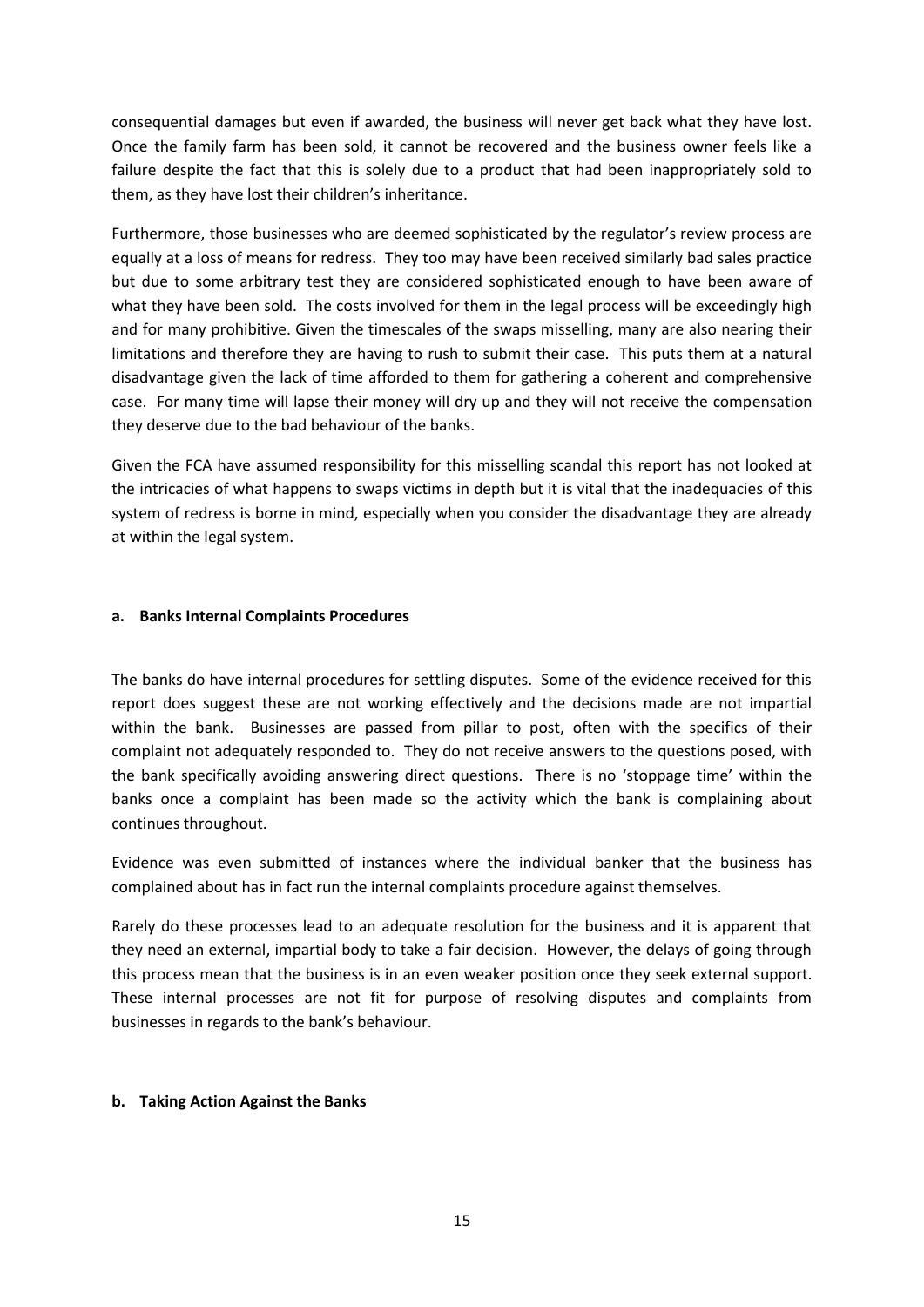Most of the businesses that provided evidence as part of this report were frustrated by the lack of redress open to them. For many the door to recourse had been shut on a number of occasions.

The Financial Ombudsman Service, for example, has a ceiling on the size of a claim they are able to take a decision on as they are only able to direct a financial institution to compensate up to a maximum of £150,000. The Ombudsman is also only able to look at complaints from very small business with a turnover of up to two million euros and fewer than ten employees. It also excludes all those who have complaints against unregulated parts of financial services, such as Asset based finance. This closes the door for many who are seeking redress as their claim is either too big, does not fall into regulated activity or can be spun as a 'commercial decision by the bank'.

For those who fall outside the jurisdiction of the Ombudsman, the only real option for them is legal action. There are a number of issues with the unfairness of businesses' position within the legal system which are discussed in the following sections, however, prior to any of these issues is the question of whether or not the business is even eligible to take legal action. Once a business has been put into administration, the business owner is no longer a director of the business and therefore unable to pursue legal remedies – only the administrator can do this.

As discussed above, there is much concern that the administrators often have conflicts of interest and are in fact appointed by the bank, or at least on the advice of the bank, meaning there is little incentive for them to initiate legal proceedings. The business owner can then not take any action against what has happened to them unless the bank brings a case against them, for example calling in a personal guarantee, in which case the business can instigate a counter claim. At this point, it is worth bearing in mind that the business owner may be under serious financial strain as a result of the banks actions, possibly having invested personal money into the business prior to its collapse, meaning the cost of taking legal action is unaffordable for them.

#### <span id="page-15-0"></span>**c. Access to Legal Advice**

Any law firm that does business with the banks will have a clause in their contract, preventing them from taking action against the banks. This means that for businesses the pool of solicitors available to give them advice and take their case is extremely limited. When you consider the size of the banks and the amount of work they undertake with a range of legal professionals, it is clear to see the problems businesses have in finding legal advice. Many of the top law firms will be conflicted so even if the business has the resource to pay them, they are not able to access the same class of legal advice that the banks can. For many businesses, finding a suitable solicitor is thus exceedingly difficult. Often their own solicitor, who has helped them and their business for many years, is even unable to help in this situation.

Not only is it difficult for businesses to find a suitable solicitor, but the costs involved in taking the case are so extortionate that the business is unable to follow their action through to court.

More cases could be settled earlier if the process was transparent and businesses were not taken through this unduly drawn out legal process as a result of the banks PR effort. It is right that cases in dispute should go through the courts, but they should do so on as equal a footing as possible. If the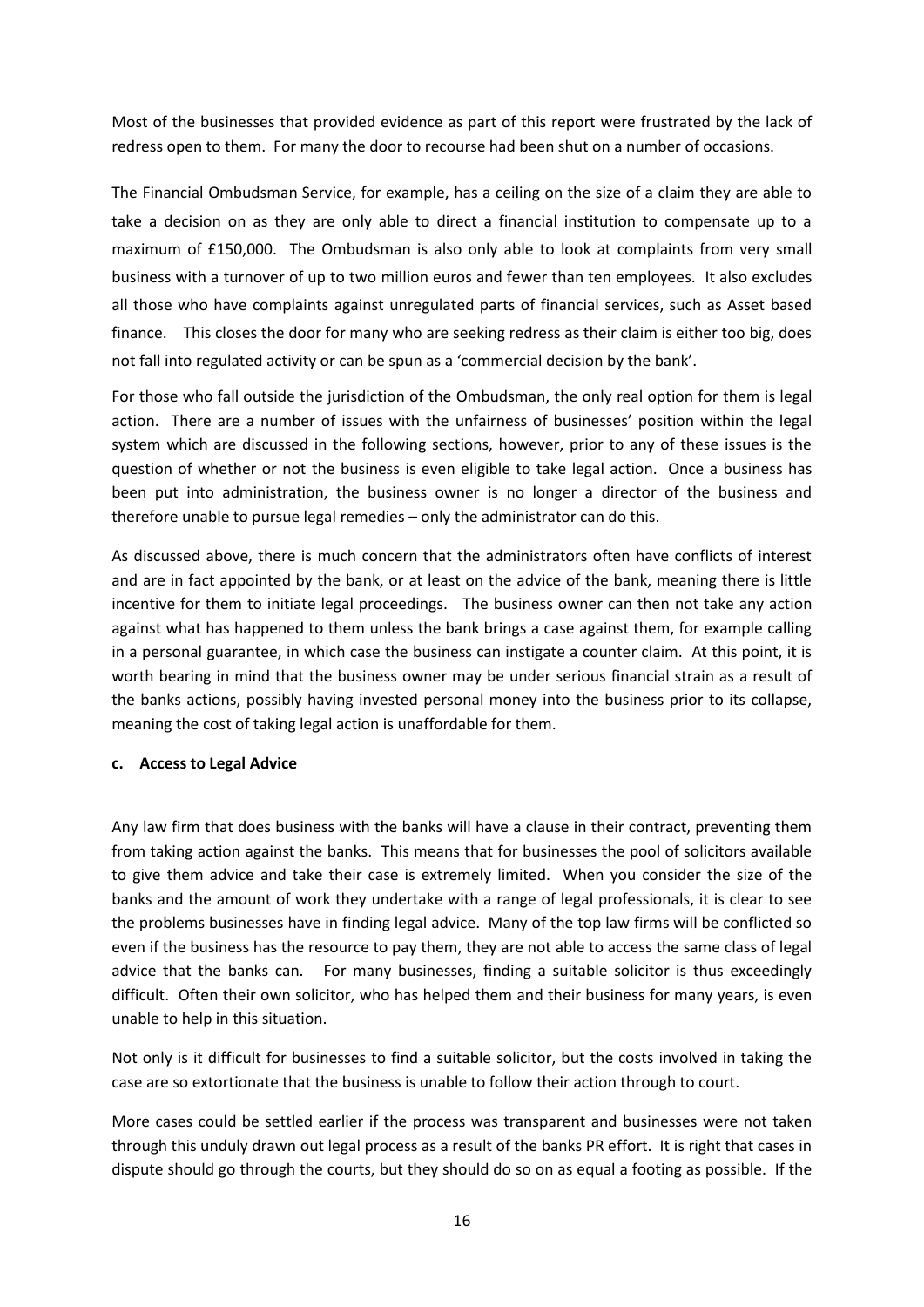bank is restricting the cases that go through the court, this is limiting the public knowledge of the banks behaviour, removing accountability and impeding businesses ability to take action against the bank.

## <span id="page-16-0"></span>**8. Solutions**

The purpose of this report has been to identify the issues in banking practice and how this damages good and viable UK businesses. It is however important to highlight the three key areas where Government reform could help prevent the behaviour above.

What follows provides a précis of the gaps in current legislation and problems in the banking market place that require rectification. Further work and consideration will be required to develop each area further.

### <span id="page-16-1"></span>**a. Business Protection**

Protecting businesses, especially SMEs, when issues and disputes with the banks arise is important to give proper redress and disincentivise poor treatment of business. As outlined above, there is nowhere for businesses to turn and many wish only to have a fair hearing. Their frustration is palpable and this reflects badly on the Government as many question why there is not more intervention when vulnerable smaller businesses are being treated so appallingly.

Given the importance of finance for businesses commercial operability, it seems astonishing that for many there is no independent avenue for them to question the way they have been treated by their finance provider. This is not a case of questioning the commercial decision of the bank, but the fairness of their behaviour. The lack of any recourse means that for many, they have no option but watch their business go unnecessarily into insolvency. There is a desperate need for this to be reversed and for some protection to be afforded to businesses. When you consider the David and Goliath like battle businesses face when trying to take action against the bank, it seems only fair that they are provided some assistance.

### <span id="page-16-2"></span>**b. Removing Conflicts of Interest**

It is also important that the wider potential conflicts of interest between the banks, IBRs, valuers, administrators, insolvency practitioners and receivers are given careful consideration. Where these conflicts occur, it does so at the expense of the business. If collusion did not happen between these parties and their relationships were more transparent, then better fairness between the parties could be ensured.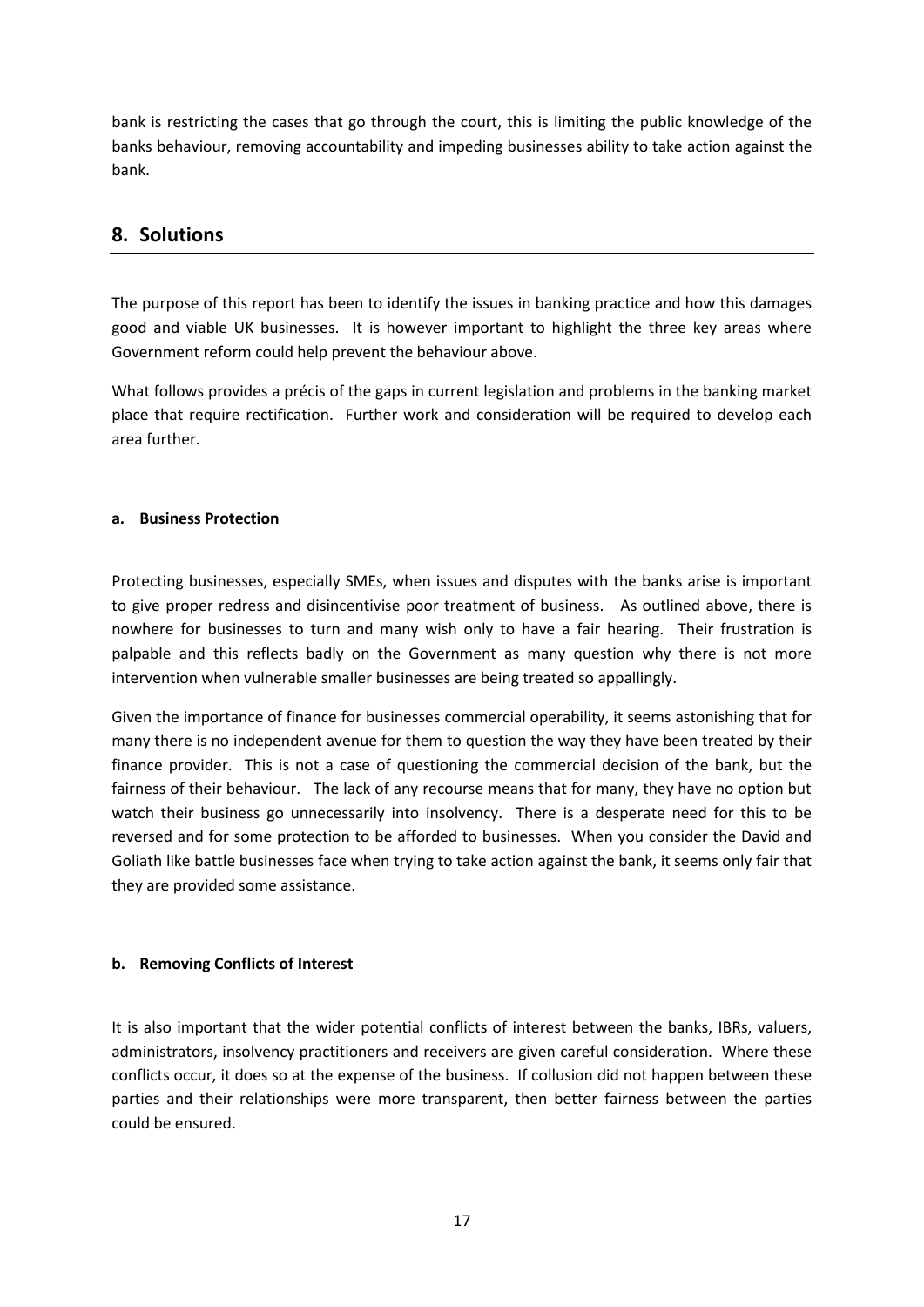This requires further investigation and consideration by the Government to ensure that the law is being upheld and these conflicts do not impact on the businesses ability to operate.

### <span id="page-17-0"></span>**c. Competition**

Without competition in the banking sector, these scandals will continue to come to light and ever more business will be hurt in the process. There are too few disincentives for the banks not to treat their customers poorly. There is nowhere else for the business to turn as the two biggest banks, RBS and Lloyds, control the majority of SME lending, so they are able to squeeze profit out of the client, even if it detriments the business, in the knowledge that they will be unable to leave the bank and therefore obliged to accept these draconian conditions. Their book is also so large that in these instances when significant profit can be made from businesses in this manner, they know they have a steady stream of other customers to lend to.

Rather than treating the business fairly and looking at the long term growth of the bank, they are able to concentrate on short-term gain, safe in the knowledge that if the bank were to collapse once more, the Government would not be able to allow it to do so. It is a one-way bet as the bank can play a risky game, whilst knowing that any consequences of their actions will need to be supported by the Government.

In the smaller banks, where there is not such a safety net, their key concern is to secure and retain good customers, as these will be the main stay of the banks books. If they treat them badly, they know that there are other banks who could step in and take their customers. They therefore need to remain competitive and ensure they understand, and work in the interest of, their client base. The customer has to come first. It is interesting to note the distinction in the evidence received about the smaller banks compared the Government-backed banks. Santander UK and Handelsbanken, for example, were some of the only banks where evidence was received expounding the virtues of the banks work and how they had saved them from the mistreatment of the bigger banks. The negative experiences of businesses from other banks other than RBS and Lloyds also appeared to be more isolated, rather than institutional.

With RBS and Lloyds at the size they are at, these smaller and challenger banks will never be able to adequately compete to take their customers and drive true market forces. The size and domination of these two banks therefore means they are able to manipulate the market dynamics and could actively prevent the growth of other banks. Once the loan terms have been agreed, it also means the businesses have signed up to the bank, they are able to extract value from them in other ways.

It is vital that RBS and Lloyds are made significantly smaller, removing conflicts of interest within the bank, and creating a number of smaller, purely retail/commercial banks. They will then have to compete for businesses' custom in the same way as other banks and the incentive to maintain relationships with businesses and encourage them to growth will be reinstated. The lack of competition in the market place is largely what enables the banks to behave in the way they do. There is no real accountability for their actions and the incentives within the banks are completely misaligned with long term growth.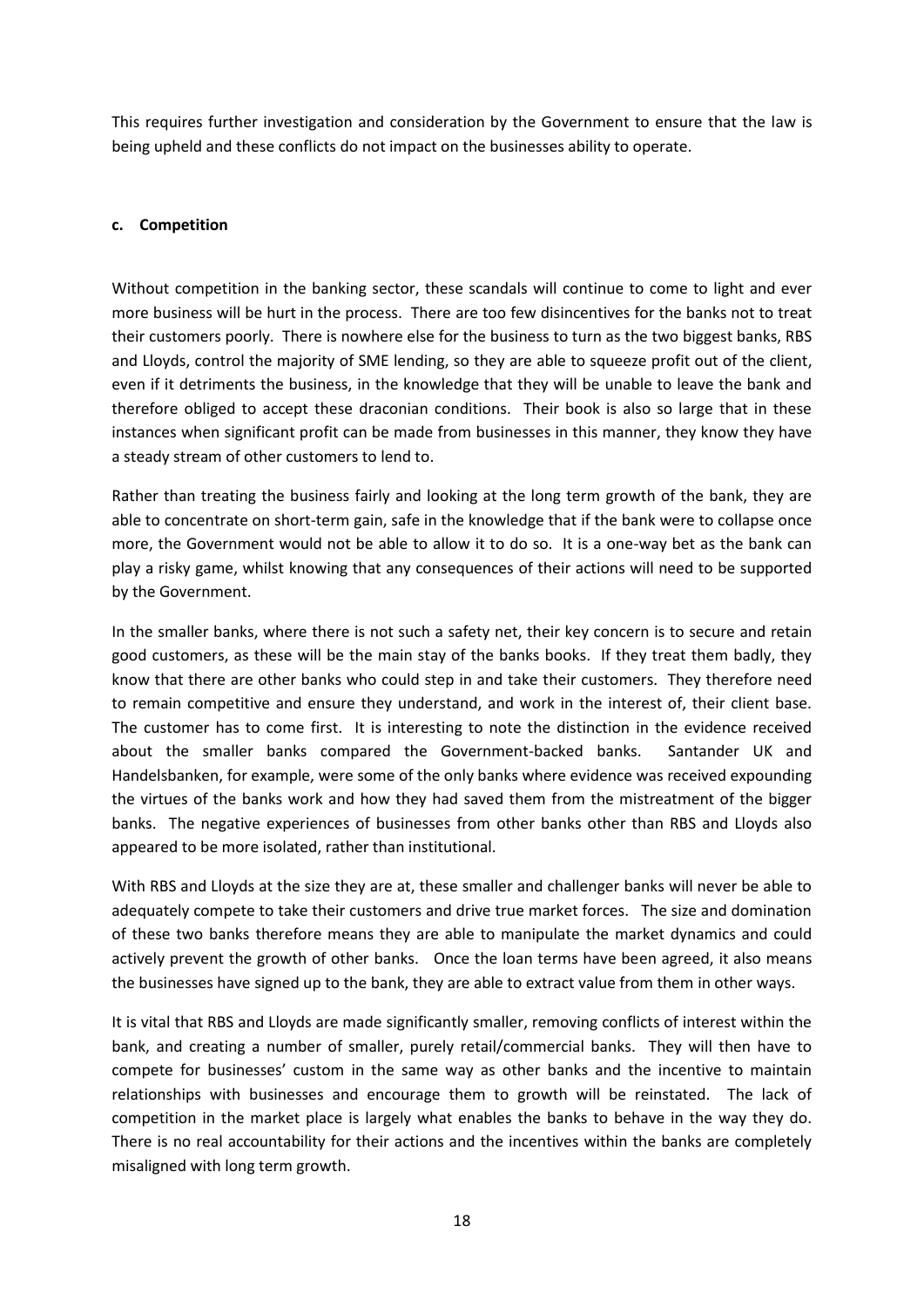It is vital for the long term health of the UK economy that competition is injected directly into the heart of banking, with a clean slate to start again. Not only will this improve treatment of businesses, it will also have a positive impact on the perception of businesses towards the bank encouraging them to grow and invest in their businesses once more.

The Government has a unique opportunity to take action to instigate this change. Whilst the ideal scenario would be the creation of six banks out of RBS and Lloyds, by boosting the size of Project Rainbow and Project Verde to create fully functioning challenger retail and commercial banks, the Government would be taking significant steps towards a fairer more competitive banking landscape. Selling the investment and private equity parts of the bank will free them of any potential conflicts and the need to meet shareholders' desire for large revenue increases. Instead they would be able to focus on growing the bank by lending to businesses and creating a steady yield through investment in business. The sale proceeds can then be used to recapitalise the rest of the bank.

More competition in the banking market place is absolutely vital for the future of UK GDP. Most businesses rely on finance as much as another other utility. Therefore having these large institutions who act as racy stocks, aiming for 15% revenue increases, simply flies in the face of what businesses really need. They require a financial institution who is looking to achieve a steady yield in which growth of the client is the main driver of bank growth. The Government has a golden opportunity to create this, and ultimately something which will secure the economic growth of the country for many decades to come.

## <span id="page-18-0"></span>**9. Conclusion**

The findings of this report and the evidence that underpins it paints a worrying picture of the banking landscape and the interplay between businesses and banks. There is no longer a level playing field on which banking agreements can take place with each party making informed decisions on risk and reward. The balance of power has tipped too far in favour of the banks. Given their past reckless behaviour and the size and domination of the two biggest banks, this leaves businesses in an extremely vulnerable position. Without better protection in both the short and the long term, businesses will continue to fail at the hands of the institution that should be supporting them.

Even if the process outlined above is an incorrect interpretation, and this is simply a misconstrued perception of the banking landscape, it is a perception shared by many businesses. The lack of recourse and experience of their fellow business people creates a climate of distrust and fear amongst the business community. It certainly does not engender a desire to grow and invest in business. This stifles job creation and the growth of the real economy.

Contrary to the above assertion, the findings of the report do clearly show heavy handed, profiteering and abhorrent behaviour of some of the banks towards businesses. At the very least, the report demonstrates the ability for these types of behaviour to occur and the lack of redress open to businesses. The evidence received does however indicate a far darker situation than just the existence of conditions which could lead to the mistreatment of businesses – it is undeniable that some of the banks, RBS in particular, are harming their customers through their decisions and